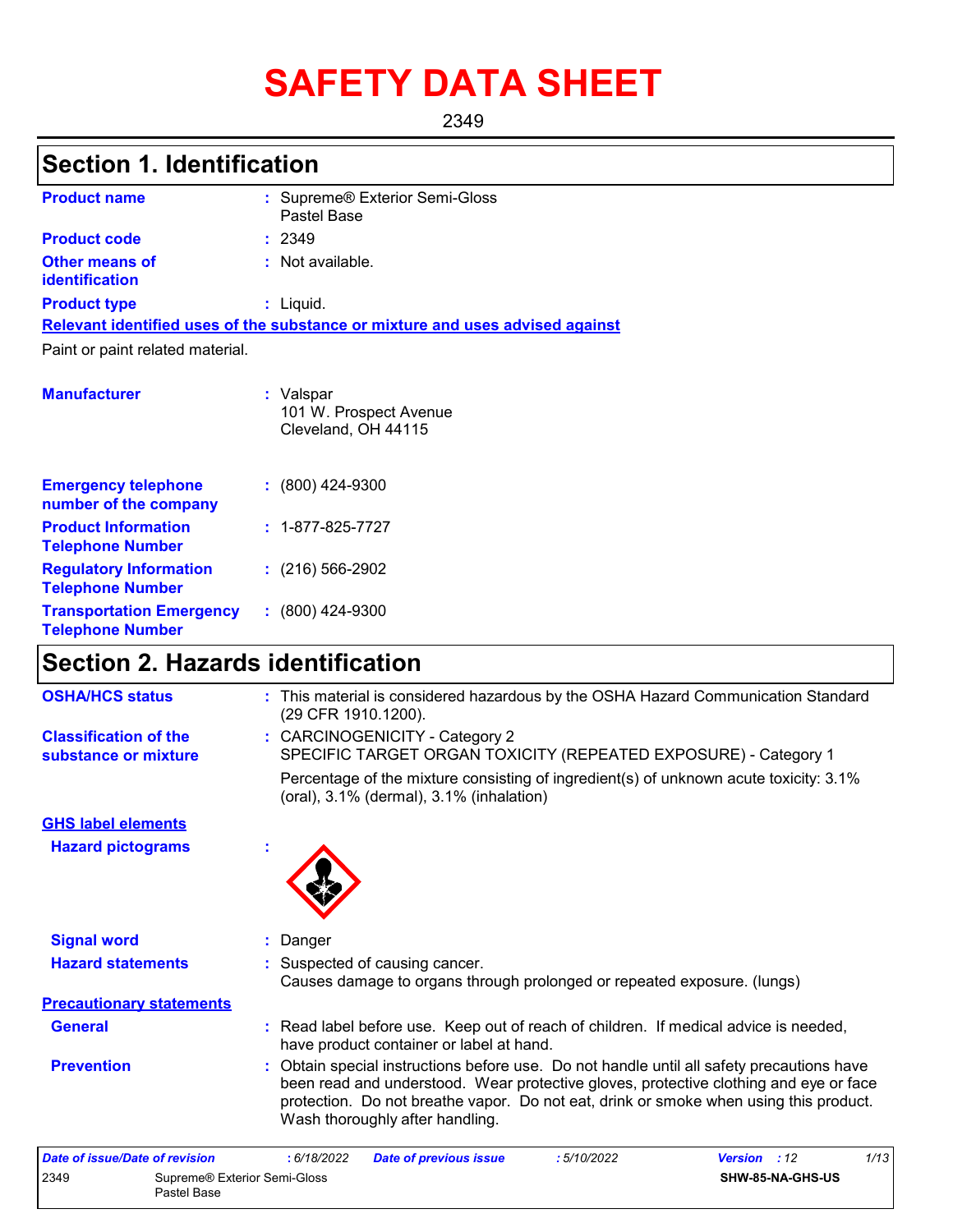# **Section 2. Hazards identification**

| <b>Response</b>                            | : IF exposed or concerned: Get medical advice or attention.                                                                                     |
|--------------------------------------------|-------------------------------------------------------------------------------------------------------------------------------------------------|
| <b>Storage</b>                             | : Store locked up.                                                                                                                              |
| <b>Disposal</b>                            | : Dispose of contents and container in accordance with all local, regional, national and<br>international regulations.                          |
| <b>Supplemental label</b><br>elements      | WARNING: This product contains chemicals known to the State of California to cause<br>cancer and birth defects or other reproductive harm.      |
|                                            | Please refer to the SDS for additional information. Keep out of reach of children. Do not<br>transfer contents to other containers for storage. |
| <b>Hazards not otherwise</b><br>classified | : None known.                                                                                                                                   |

# **Section 3. Composition/information on ingredients**

| Substance/mixture                              | : Mixture        |
|------------------------------------------------|------------------|
| <b>Other means of</b><br><b>identification</b> | : Not available. |

#### **CAS number/other identifiers**

| Ingredient name      | % by weight | <b>CAS number</b> |
|----------------------|-------------|-------------------|
| l Titanium Dioxide   | 210 - ≤25   | 13463-67-7        |
| Kaolin               | ≤5          | 1332-58-7         |
| Heavy Paraffinic Oil | ≁≥،         | 64742-65-0        |

Any concentration shown as a range is to protect confidentiality or is due to batch variation.

**There are no additional ingredients present which, within the current knowledge of the supplier and in the concentrations applicable, are classified and hence require reporting in this section.**

**Occupational exposure limits, if available, are listed in Section 8.**

### **Section 4. First aid measures**

| <b>Description of necessary first aid measures</b> |                                                                                                                                                                                                                                                                                                                                                                                                                                                                                                                                                                                                                                                                                   |
|----------------------------------------------------|-----------------------------------------------------------------------------------------------------------------------------------------------------------------------------------------------------------------------------------------------------------------------------------------------------------------------------------------------------------------------------------------------------------------------------------------------------------------------------------------------------------------------------------------------------------------------------------------------------------------------------------------------------------------------------------|
| Eye contact                                        | : Immediately flush eyes with plenty of water, occasionally lifting the upper and lower<br>eyelids. Check for and remove any contact lenses. Continue to rinse for at least 10<br>minutes. Get medical attention.                                                                                                                                                                                                                                                                                                                                                                                                                                                                 |
| <b>Inhalation</b>                                  | : Remove victim to fresh air and keep at rest in a position comfortable for breathing. If<br>not breathing, if breathing is irregular or if respiratory arrest occurs, provide artificial<br>respiration or oxygen by trained personnel. It may be dangerous to the person providing<br>aid to give mouth-to-mouth resuscitation. Get medical attention. If unconscious, place<br>in recovery position and get medical attention immediately. Maintain an open airway.<br>Loosen tight clothing such as a collar, tie, belt or waistband.                                                                                                                                         |
| <b>Skin contact</b>                                | : Flush contaminated skin with plenty of water. Remove contaminated clothing and<br>shoes. Continue to rinse for at least 10 minutes. Get medical attention. Wash clothing<br>before reuse. Clean shoes thoroughly before reuse.                                                                                                                                                                                                                                                                                                                                                                                                                                                  |
| <b>Ingestion</b>                                   | : Wash out mouth with water. Remove dentures if any. If material has been swallowed<br>and the exposed person is conscious, give small quantities of water to drink. Stop if the<br>exposed person feels sick as vomiting may be dangerous. Do not induce vomiting<br>unless directed to do so by medical personnel. If vomiting occurs, the head should be<br>kept low so that vomit does not enter the lungs. Get medical attention. Never give<br>anything by mouth to an unconscious person. If unconscious, place in recovery position<br>and get medical attention immediately. Maintain an open airway. Loosen tight clothing<br>such as a collar, tie, belt or waistband. |

#### **Most important symptoms/effects, acute and delayed Potential acute health effects**

| Date of issue/Date of revision |                                             | : 6/18/2022 | <b>Date of previous issue</b> | : 5/10/2022 | <b>Version</b> : 12 |                         | 2/13 |
|--------------------------------|---------------------------------------------|-------------|-------------------------------|-------------|---------------------|-------------------------|------|
| 2349                           | Supreme® Exterior Semi-Gloss<br>Pastel Base |             |                               |             |                     | <b>SHW-85-NA-GHS-US</b> |      |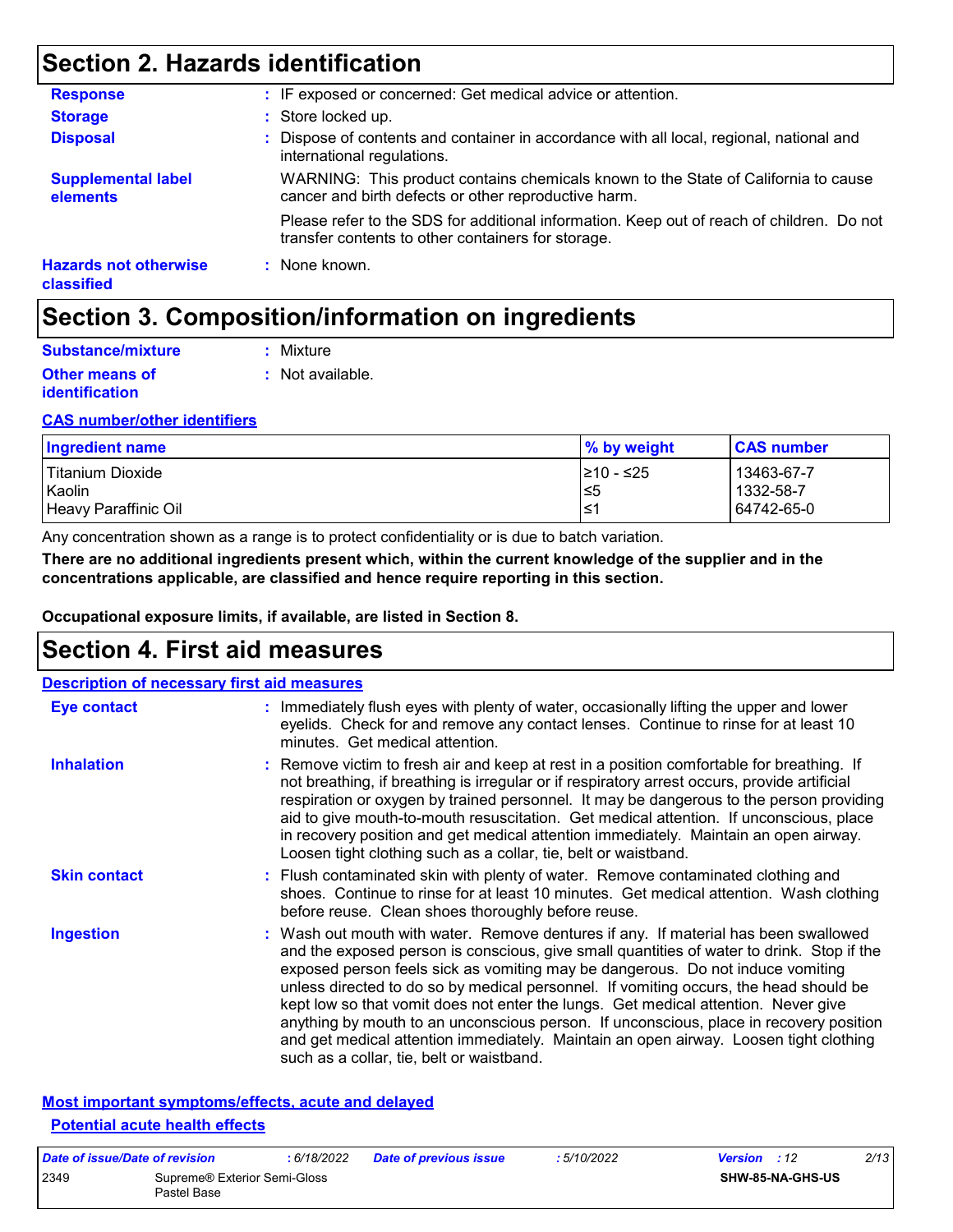# **Section 4. First aid measures**

| <b>Eye contact</b>                  | : No known significant effects or critical hazards.                                                                                                                           |
|-------------------------------------|-------------------------------------------------------------------------------------------------------------------------------------------------------------------------------|
| <b>Inhalation</b>                   | : No known significant effects or critical hazards.                                                                                                                           |
| <b>Skin contact</b>                 | : No known significant effects or critical hazards.                                                                                                                           |
| <b>Ingestion</b>                    | : No known significant effects or critical hazards.                                                                                                                           |
| <b>Over-exposure signs/symptoms</b> |                                                                                                                                                                               |
| Eye contact                         | $:$ No specific data.                                                                                                                                                         |
| <b>Inhalation</b>                   | : No specific data.                                                                                                                                                           |
| <b>Skin contact</b>                 | : No specific data.                                                                                                                                                           |
| <b>Ingestion</b>                    | : No specific data.                                                                                                                                                           |
|                                     | <b>Indication of immediate medical attention and special treatment needed, if necessary</b>                                                                                   |
| Notes to physician                  | : Treat symptomatically. Contact poison treatment specialist immediately if large<br>quantities have been ingested or inhaled.                                                |
| <b>Specific treatments</b>          | : No specific treatment.                                                                                                                                                      |
| <b>Protection of first-aiders</b>   | : No action shall be taken involving any personal risk or without suitable training. It may<br>be dangerous to the person providing aid to give mouth-to-mouth resuscitation. |
|                                     |                                                                                                                                                                               |

#### **See toxicological information (Section 11)**

# **Section 5. Fire-fighting measures**

| <b>Extinguishing media</b>                               |                                                                                                                                                                                                     |
|----------------------------------------------------------|-----------------------------------------------------------------------------------------------------------------------------------------------------------------------------------------------------|
| <b>Suitable extinguishing</b><br>media                   | : Use an extinguishing agent suitable for the surrounding fire.                                                                                                                                     |
| <b>Unsuitable extinguishing</b><br>media                 | : None known.                                                                                                                                                                                       |
| <b>Specific hazards arising</b><br>from the chemical     | : In a fire or if heated, a pressure increase will occur and the container may burst.                                                                                                               |
| <b>Hazardous thermal</b><br>decomposition products       | Decomposition products may include the following materials:<br>carbon dioxide<br>carbon monoxide<br>metal oxide/oxides                                                                              |
| <b>Special protective actions</b><br>for fire-fighters   | : Promptly isolate the scene by removing all persons from the vicinity of the incident if<br>there is a fire. No action shall be taken involving any personal risk or without suitable<br>training. |
| <b>Special protective</b><br>equipment for fire-fighters | : Fire-fighters should wear appropriate protective equipment and self-contained breathing<br>apparatus (SCBA) with a full face-piece operated in positive pressure mode.                            |

# **Section 6. Accidental release measures**

|                                | Personal precautions, protective equipment and emergency procedures                                                                                                                                                                                                                                                                                                                                              |
|--------------------------------|------------------------------------------------------------------------------------------------------------------------------------------------------------------------------------------------------------------------------------------------------------------------------------------------------------------------------------------------------------------------------------------------------------------|
| For non-emergency<br>personnel | : No action shall be taken involving any personal risk or without suitable training.<br>Evacuate surrounding areas. Keep unnecessary and unprotected personnel from<br>entering. Do not touch or walk through spilled material. Avoid breathing vapor or mist.<br>Provide adequate ventilation. Wear appropriate respirator when ventilation is<br>inadequate. Put on appropriate personal protective equipment. |
| For emergency responders       | : If specialized clothing is required to deal with the spillage, take note of any information in<br>Section 8 on suitable and unsuitable materials. See also the information in "For non-<br>emergency personnel".                                                                                                                                                                                               |

| Date of issue/Date of revision |                                             | : 6/18/2022 | <b>Date of previous issue</b> | 5/10/2022               | <b>Version</b> : 12 | 3/13 |
|--------------------------------|---------------------------------------------|-------------|-------------------------------|-------------------------|---------------------|------|
| 2349                           | Supreme® Exterior Semi-Gloss<br>Pastel Base |             |                               | <b>SHW-85-NA-GHS-US</b> |                     |      |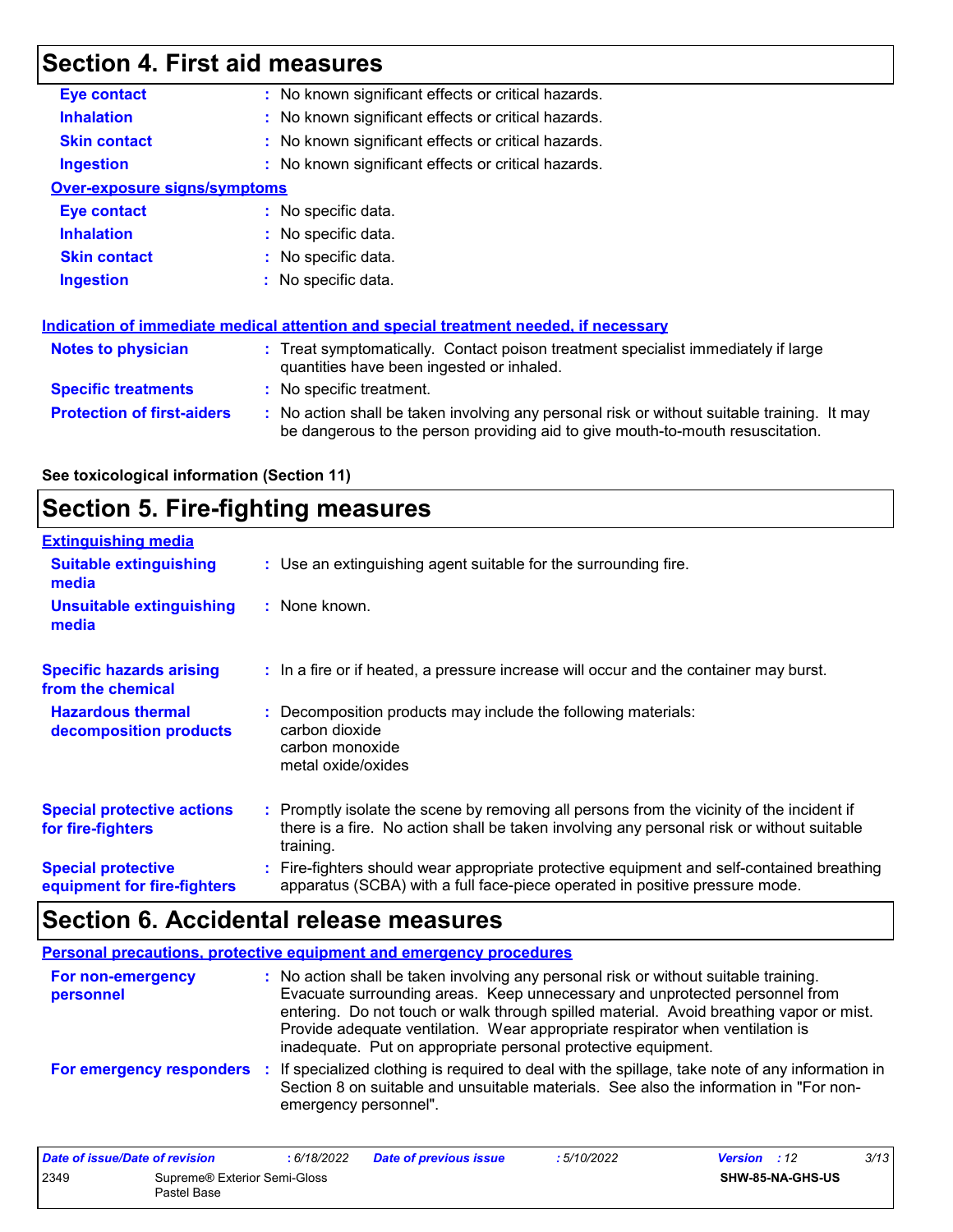### **Section 6. Accidental release measures**

**Environmental precautions :** Avoid dispersal of spilled material and runoff and contact with soil, waterways, drains and sewers. Inform the relevant authorities if the product has caused environmental pollution (sewers, waterways, soil or air).

#### **Methods and materials for containment and cleaning up**

| <b>Small spill</b> | : Stop leak if without risk. Move containers from spill area. Dilute with water and mop up<br>if water-soluble. Alternatively, or if water-insoluble, absorb with an inert dry material and<br>place in an appropriate waste disposal container. Dispose of via a licensed waste<br>disposal contractor.                                                                                                                                                                                                                                                                                                                                                                                                     |
|--------------------|--------------------------------------------------------------------------------------------------------------------------------------------------------------------------------------------------------------------------------------------------------------------------------------------------------------------------------------------------------------------------------------------------------------------------------------------------------------------------------------------------------------------------------------------------------------------------------------------------------------------------------------------------------------------------------------------------------------|
| <b>Large spill</b> | : Stop leak if without risk. Move containers from spill area. Approach release from<br>upwind. Prevent entry into sewers, water courses, basements or confined areas. Wash<br>spillages into an effluent treatment plant or proceed as follows. Contain and collect<br>spillage with non-combustible, absorbent material e.g. sand, earth, vermiculite or<br>diatomaceous earth and place in container for disposal according to local regulations<br>(see Section 13). Dispose of via a licensed waste disposal contractor. Contaminated<br>absorbent material may pose the same hazard as the spilled product. Note: see<br>Section 1 for emergency contact information and Section 13 for waste disposal. |

### **Section 7. Handling and storage**

#### **Precautions for safe handling**

| <b>Protective measures</b>                                                       | : Put on appropriate personal protective equipment (see Section 8). Avoid exposure -<br>obtain special instructions before use. Do not handle until all safety precautions have<br>been read and understood. Do not get in eyes or on skin or clothing. Do not breathe<br>vapor or mist. Do not ingest. If during normal use the material presents a respiratory<br>hazard, use only with adequate ventilation or wear appropriate respirator. Keep in the<br>original container or an approved alternative made from a compatible material, kept<br>tightly closed when not in use. Empty containers retain product residue and can be<br>hazardous. Do not reuse container. |
|----------------------------------------------------------------------------------|-------------------------------------------------------------------------------------------------------------------------------------------------------------------------------------------------------------------------------------------------------------------------------------------------------------------------------------------------------------------------------------------------------------------------------------------------------------------------------------------------------------------------------------------------------------------------------------------------------------------------------------------------------------------------------|
| <b>Advice on general</b><br>occupational hygiene                                 | : Eating, drinking and smoking should be prohibited in areas where this material is<br>handled, stored and processed. Workers should wash hands and face before eating,<br>drinking and smoking. Remove contaminated clothing and protective equipment before<br>entering eating areas. See also Section 8 for additional information on hygiene<br>measures.                                                                                                                                                                                                                                                                                                                 |
| <b>Conditions for safe storage,</b><br>including any<br><b>incompatibilities</b> | Store in accordance with local regulations. Store in original container protected from<br>direct sunlight in a dry, cool and well-ventilated area, away from incompatible materials<br>(see Section 10) and food and drink. Store locked up. Keep container tightly closed<br>and sealed until ready for use. Containers that have been opened must be carefully<br>resealed and kept upright to prevent leakage. Do not store in unlabeled containers.<br>Use appropriate containment to avoid environmental contamination. See Section 10 for<br>incompatible materials before handling or use.                                                                             |

### **Section 8. Exposure controls/personal protection**

#### **Control parameters**

**Occupational exposure limits (OSHA United States)**

| <b>Ingredient name</b>         |                                                         |            | CAS#                                                                                                                                        | <b>Exposure limits</b>                                                                                                                                               |      |  |
|--------------------------------|---------------------------------------------------------|------------|---------------------------------------------------------------------------------------------------------------------------------------------|----------------------------------------------------------------------------------------------------------------------------------------------------------------------|------|--|
| <b>Titanium Dioxide</b>        |                                                         |            | 13463-67-7                                                                                                                                  | ACGIH TLV (United States, 1/2021).<br>TWA: 10 mg/m <sup>3</sup> 8 hours.<br>OSHA PEL (United States, 5/2018).<br>TWA: 15 mg/m <sup>3</sup> 8 hours. Form: Total dust |      |  |
| Kaolin                         |                                                         | 1332-58-7  | ACGIH TLV (United States, 1/2021).<br>TWA: 2 mg/m <sup>3</sup> 8 hours. Form: Respirable<br>fraction<br>NIOSH REL (United States, 10/2020). |                                                                                                                                                                      |      |  |
| Date of issue/Date of revision |                                                         | :6/18/2022 | <b>Date of previous issue</b>                                                                                                               | Version : 12<br>:5/10/2022                                                                                                                                           | 4/13 |  |
| 2349                           | Supreme <sup>®</sup> Exterior Semi-Gloss<br>Pastel Base |            |                                                                                                                                             | SHW-85-NA-GHS-US                                                                                                                                                     |      |  |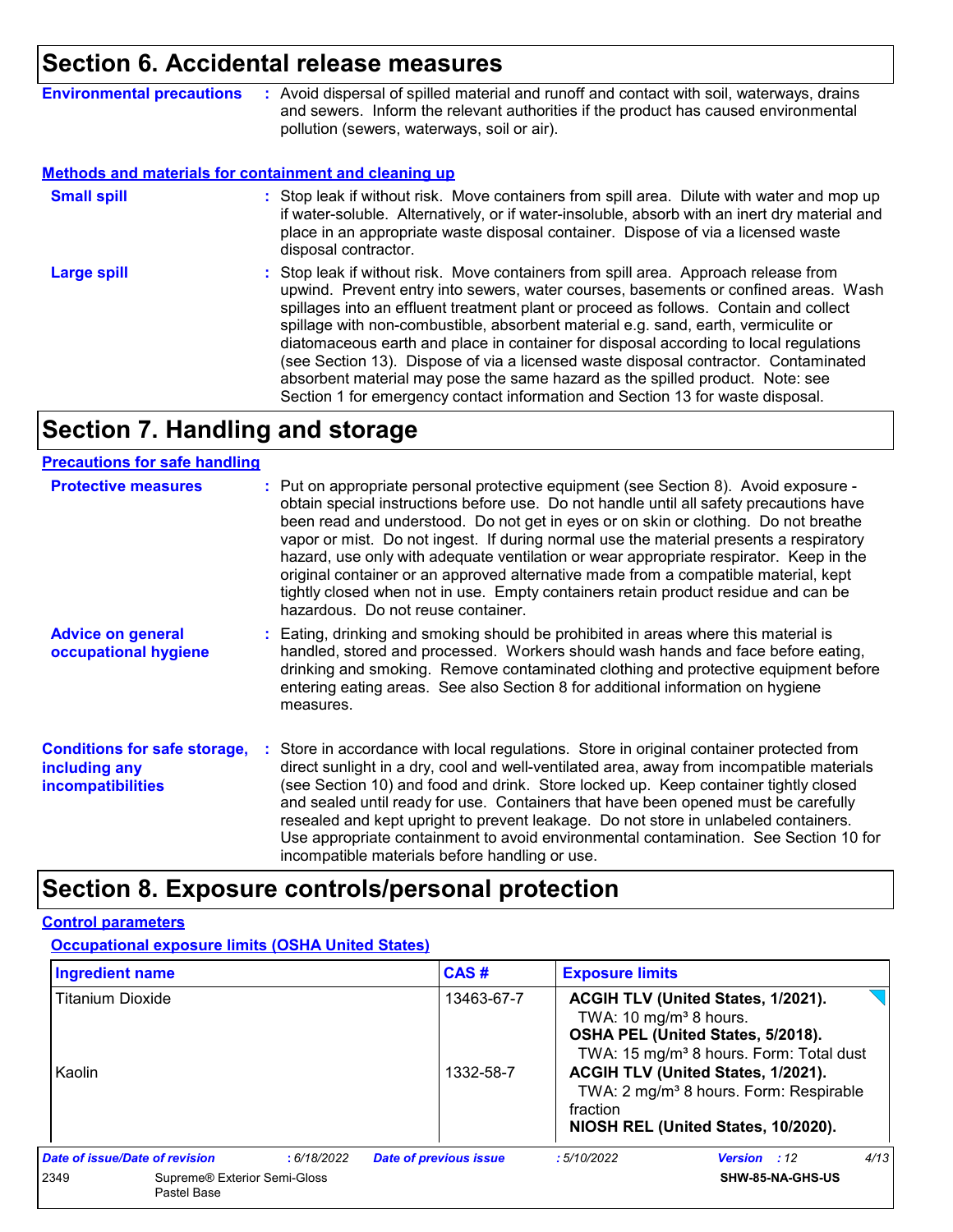# **Section 8. Exposure controls/personal protection**

| Heavy Paraffinic Oil | 64742-65-0 | TWA: 5 mg/m <sup>3</sup> 10 hours. Form: Respirable<br>fraction<br>TWA: 10 mg/m <sup>3</sup> 10 hours. Form: Total<br>OSHA PEL (United States, 5/2018).<br>TWA: 5 mg/m <sup>3</sup> 8 hours. Form: Respirable<br>fraction<br>TWA: 15 mg/m <sup>3</sup> 8 hours. Form: Total dust<br>ACGIH TLV (United States, 1/2021).<br>TWA: 5 mg/m <sup>3</sup> 8 hours. Form: Inhalable<br>fraction<br>OSHA PEL (United States, 5/2018).<br>TWA: 5 mg/m <sup>3</sup> 8 hours.<br>NIOSH REL (United States, 10/2020).<br>TWA: 5 mg/m <sup>3</sup> 10 hours. Form: Mist<br>STEL: 10 mg/m <sup>3</sup> 15 minutes. Form: Mist |
|----------------------|------------|----------------------------------------------------------------------------------------------------------------------------------------------------------------------------------------------------------------------------------------------------------------------------------------------------------------------------------------------------------------------------------------------------------------------------------------------------------------------------------------------------------------------------------------------------------------------------------------------------------------|
|----------------------|------------|----------------------------------------------------------------------------------------------------------------------------------------------------------------------------------------------------------------------------------------------------------------------------------------------------------------------------------------------------------------------------------------------------------------------------------------------------------------------------------------------------------------------------------------------------------------------------------------------------------------|

#### **Occupational exposure limits (Canada)**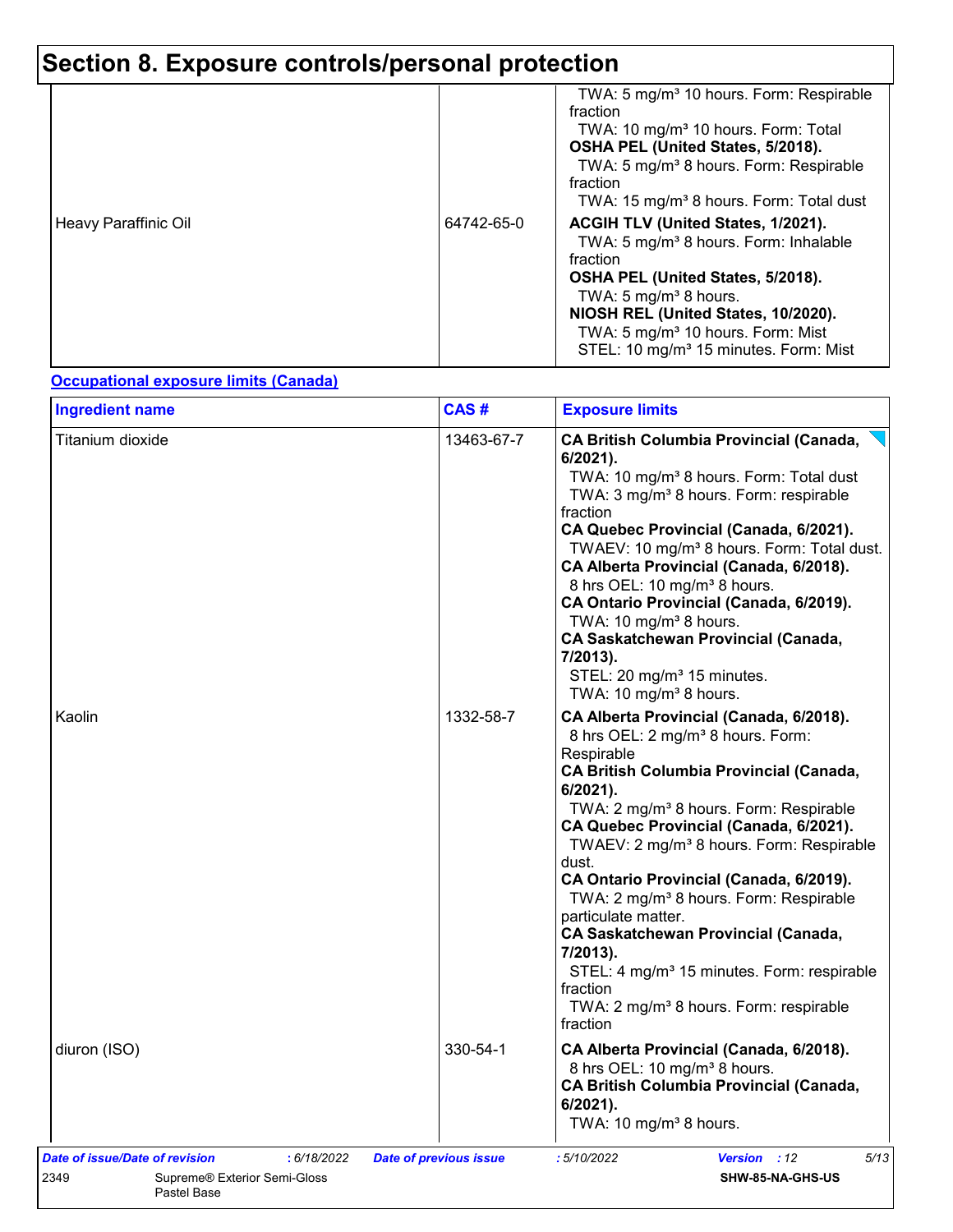# **Section 8. Exposure controls/personal protection**

|  | CA Ontario Provincial (Canada, 6/2019).<br>TWA: 10 mg/m <sup>3</sup> 8 hours.<br>CA Quebec Provincial (Canada, 6/2021).<br>TWAEV: 10 mg/m <sup>3</sup> 8 hours.<br><b>CA Saskatchewan Provincial (Canada,</b><br>7/2013).<br>STEL: 20 mg/m <sup>3</sup> 15 minutes.<br>TWA: 10 mg/m <sup>3</sup> 8 hours. |
|--|-----------------------------------------------------------------------------------------------------------------------------------------------------------------------------------------------------------------------------------------------------------------------------------------------------------|
|--|-----------------------------------------------------------------------------------------------------------------------------------------------------------------------------------------------------------------------------------------------------------------------------------------------------------|

#### **Occupational exposure limits (Mexico)**

|              | CAS#     | <b>Exposure limits</b>                                                    |
|--------------|----------|---------------------------------------------------------------------------|
| diuron (ISO) | 330-54-1 | NOM-010-STPS-2014 (Mexico, 4/2016).<br>TWA: 10 mg/m <sup>3</sup> 8 hours. |

| <b>Appropriate engineering</b><br>controls<br><b>Environmental exposure</b> | : If user operations generate dust, fumes, gas, vapor or mist, use process enclosures,<br>local exhaust ventilation or other engineering controls to keep worker exposure to<br>airborne contaminants below any recommended or statutory limits.<br>Emissions from ventilation or work process equipment should be checked to ensure                                                                                                                                                                                                                                                                                   |
|-----------------------------------------------------------------------------|------------------------------------------------------------------------------------------------------------------------------------------------------------------------------------------------------------------------------------------------------------------------------------------------------------------------------------------------------------------------------------------------------------------------------------------------------------------------------------------------------------------------------------------------------------------------------------------------------------------------|
| controls                                                                    | they comply with the requirements of environmental protection legislation. In some<br>cases, fume scrubbers, filters or engineering modifications to the process equipment<br>will be necessary to reduce emissions to acceptable levels.                                                                                                                                                                                                                                                                                                                                                                              |
| <b>Individual protection measures</b>                                       |                                                                                                                                                                                                                                                                                                                                                                                                                                                                                                                                                                                                                        |
| <b>Hygiene measures</b>                                                     | : Wash hands, forearms and face thoroughly after handling chemical products, before<br>eating, smoking and using the lavatory and at the end of the working period.<br>Appropriate techniques should be used to remove potentially contaminated clothing.<br>Wash contaminated clothing before reusing. Ensure that eyewash stations and safety<br>showers are close to the workstation location.                                                                                                                                                                                                                      |
| <b>Eye/face protection</b>                                                  | Safety eyewear complying with an approved standard should be used when a risk<br>assessment indicates this is necessary to avoid exposure to liquid splashes, mists,<br>gases or dusts. If contact is possible, the following protection should be worn, unless<br>the assessment indicates a higher degree of protection: safety glasses with side-<br>shields.                                                                                                                                                                                                                                                       |
| <b>Skin protection</b>                                                      |                                                                                                                                                                                                                                                                                                                                                                                                                                                                                                                                                                                                                        |
| <b>Hand protection</b>                                                      | : Chemical-resistant, impervious gloves complying with an approved standard should be<br>worn at all times when handling chemical products if a risk assessment indicates this is<br>necessary. Considering the parameters specified by the glove manufacturer, check<br>during use that the gloves are still retaining their protective properties. It should be<br>noted that the time to breakthrough for any glove material may be different for different<br>glove manufacturers. In the case of mixtures, consisting of several substances, the<br>protection time of the gloves cannot be accurately estimated. |
| <b>Body protection</b>                                                      | Personal protective equipment for the body should be selected based on the task being<br>performed and the risks involved and should be approved by a specialist before<br>handling this product.                                                                                                                                                                                                                                                                                                                                                                                                                      |
| <b>Other skin protection</b>                                                | : Appropriate footwear and any additional skin protection measures should be selected<br>based on the task being performed and the risks involved and should be approved by a<br>specialist before handling this product.                                                                                                                                                                                                                                                                                                                                                                                              |
| <b>Respiratory protection</b>                                               | : Based on the hazard and potential for exposure, select a respirator that meets the<br>appropriate standard or certification. Respirators must be used according to a<br>respiratory protection program to ensure proper fitting, training, and other important<br>aspects of use.                                                                                                                                                                                                                                                                                                                                    |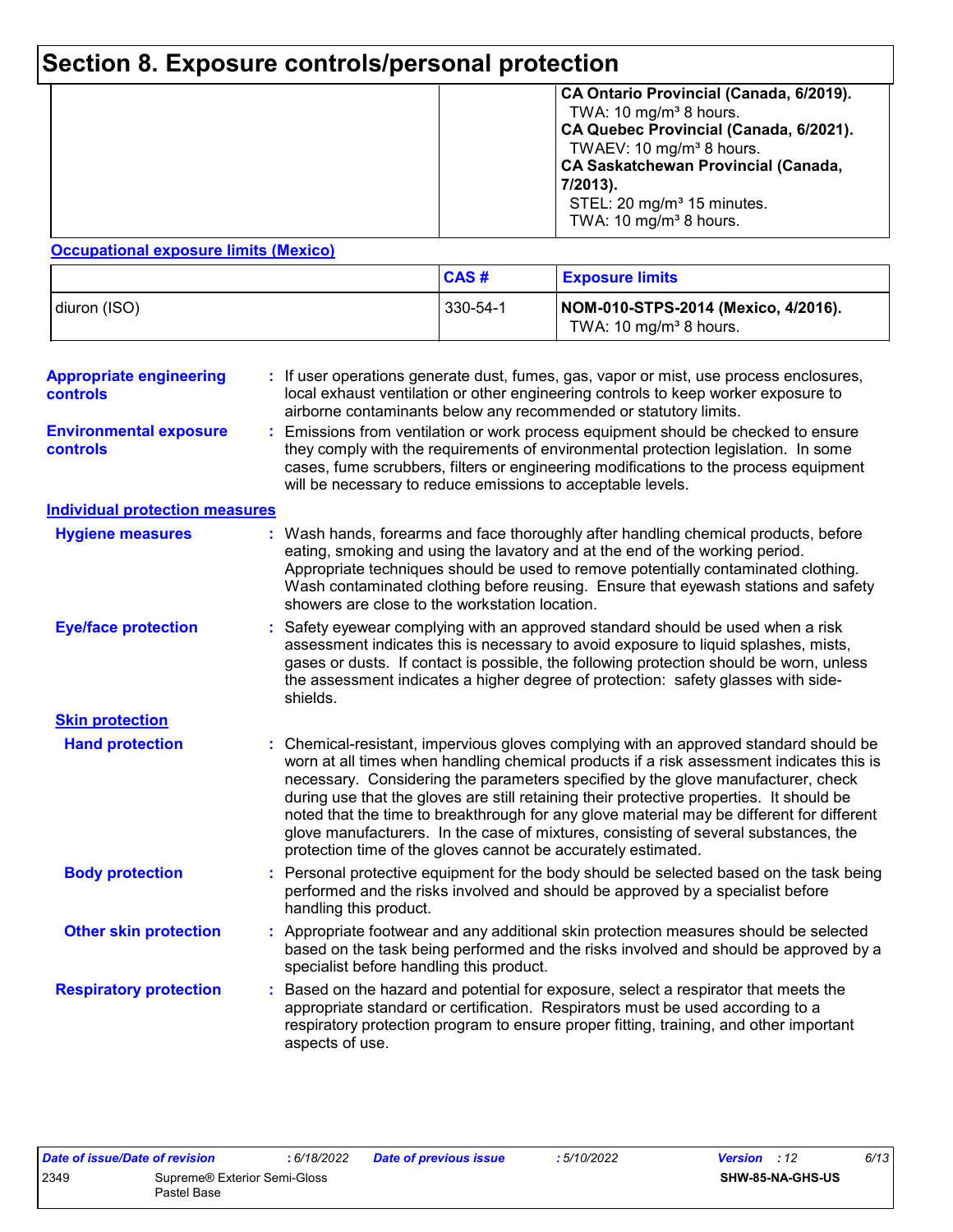# **Section 9. Physical and chemical properties**

The conditions of measurement of all properties are at standard temperature and pressure unless otherwise indicated.

| <b>Appearance</b>                                                 |                                                                |
|-------------------------------------------------------------------|----------------------------------------------------------------|
| <b>Physical state</b>                                             | $:$ Liquid.                                                    |
| <b>Color</b>                                                      | : Not available.                                               |
| Odor                                                              | : Not available.                                               |
| <b>Odor threshold</b>                                             | : Not available.                                               |
| рH                                                                | : 9                                                            |
| <b>Melting point/freezing point</b>                               | : Not available.                                               |
| <b>Boiling point, initial boiling</b><br>point, and boiling range | : $100^{\circ}$ C (212 $^{\circ}$ F)                           |
| <b>Flash point</b>                                                | : Closed cup: Not applicable.                                  |
| <b>Evaporation rate</b>                                           | $0.09$ (butyl acetate = 1)                                     |
| <b>Flammability</b>                                               | : Not available.                                               |
| Lower and upper explosion<br>limit/flammability limit             | : Not available.                                               |
| <b>Vapor pressure</b>                                             | : $2.3$ kPa (17.5 mm Hg)                                       |
| <b>Relative vapor density</b>                                     | : 1 [Air = 1]                                                  |
| <b>Relative density</b>                                           | : 1.19                                                         |
| <b>Solubility</b>                                                 | : Not available.                                               |
| <b>Partition coefficient: n-</b><br>octanol/water                 | : Not applicable.                                              |
| <b>Auto-ignition temperature</b>                                  | : Not available.                                               |
| <b>Decomposition temperature</b>                                  | : Not available.                                               |
| <b>Viscosity</b>                                                  | Kinematic (40°C (104°F)): >20.5 mm <sup>2</sup> /s (>20.5 cSt) |
| <b>Molecular weight</b>                                           | Not applicable.                                                |
| <b>Aerosol product</b>                                            |                                                                |
| <b>Heat of combustion</b>                                         | : $1.357$ kJ/g                                                 |

# **Section 10. Stability and reactivity**

| <b>Reactivity</b>                            | : No specific test data related to reactivity available for this product or its ingredients.              |  |
|----------------------------------------------|-----------------------------------------------------------------------------------------------------------|--|
| <b>Chemical stability</b>                    | : The product is stable.                                                                                  |  |
| <b>Possibility of hazardous</b><br>reactions | : Under normal conditions of storage and use, hazardous reactions will not occur.                         |  |
| <b>Conditions to avoid</b>                   | : No specific data.                                                                                       |  |
| Incompatible materials                       | : No specific data.                                                                                       |  |
| <b>Hazardous decomposition</b><br>products   | : Under normal conditions of storage and use, hazardous decomposition products should<br>not be produced. |  |

| Date of issue/Date of revision |                              | : 6/18/2022 | <b>Date of previous issue</b> | : 5/10/2022 | <b>Version</b> : 12     | 7/13 |
|--------------------------------|------------------------------|-------------|-------------------------------|-------------|-------------------------|------|
| 2349                           | Supreme® Exterior Semi-Gloss |             |                               |             | <b>SHW-85-NA-GHS-US</b> |      |
|                                | Pastel Base                  |             |                               |             |                         |      |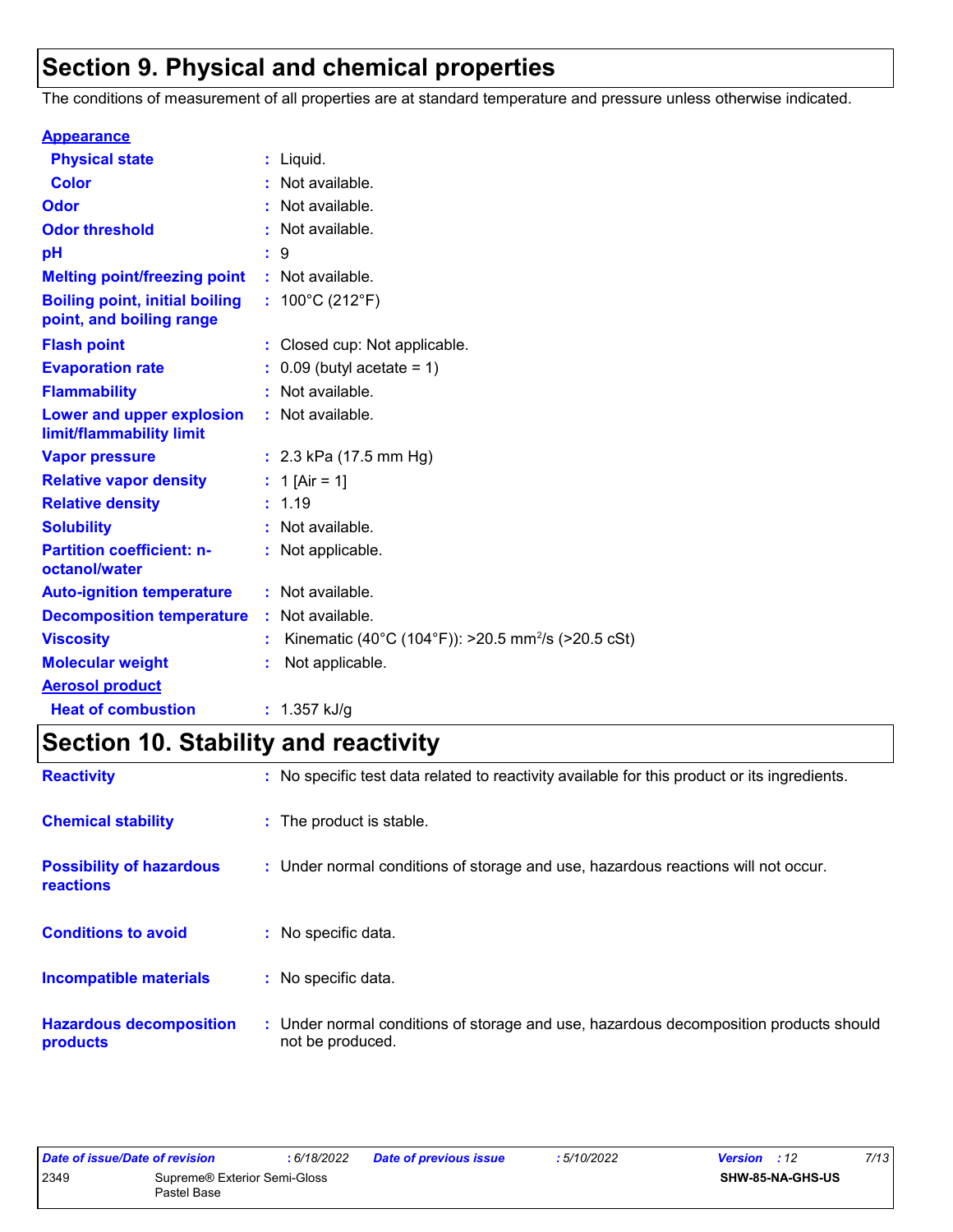# **Section 11. Toxicological information**

#### **Information on toxicological effects**

#### **Acute toxicity**

| <b>Product/ingredient name</b> | <b>Result</b>             | <b>Species</b> | <b>Dose</b>                | <b>Exposure</b> |
|--------------------------------|---------------------------|----------------|----------------------------|-----------------|
| Heavy Paraffinic Oil           | ILD50 Dermal<br>LD50 Oral | Rabbit<br>Rat  | >5000 mg/kg<br>>5000 mg/kg |                 |

#### **Irritation/Corrosion**

| <b>Product/ingredient name</b> | <b>Result</b>        | <b>Species</b> | <b>Score</b> | <b>Exposure</b> | <b>Observation</b> |
|--------------------------------|----------------------|----------------|--------------|-----------------|--------------------|
| Titanium Dioxide               | Skin - Mild irritant | Human          |              | 72 hours 300    |                    |
|                                |                      |                |              | ug.             |                    |

#### **Sensitization**

Not available.

#### **Mutagenicity**

Not available.

#### **Carcinogenicity**

Not available.

#### **Classification**

| <b>Product/ingredient name</b> | <b>OSHA</b> | <b>IARC</b> | <b>NTP</b> |
|--------------------------------|-------------|-------------|------------|
| Titanium Dioxide               |             | 2E          |            |

#### **Reproductive toxicity**

Not available.

#### **Teratogenicity**

Not available.

#### **Specific target organ toxicity (single exposure)**

Not available.

#### **Specific target organ toxicity (repeated exposure)**

| <b>Name</b> | <b>Category</b> | <b>Route of</b><br><b>exposure</b> | <b>Target organs</b> |
|-------------|-----------------|------------------------------------|----------------------|
| Kaolin      | Category        | <b>l</b> inhalation                | lungs                |

#### **Aspiration hazard**

| <b>Name</b>          | Result                         |
|----------------------|--------------------------------|
| Heavy Paraffinic Oil | ASPIRATION HAZARD - Category 1 |

| : Not available.<br>Information on the likely       |
|-----------------------------------------------------|
| <b>Potential acute health effects</b>               |
| : No known significant effects or critical hazards. |
| : No known significant effects or critical hazards. |
| : No known significant effects or critical hazards. |
| : No known significant effects or critical hazards. |
|                                                     |

#### **Symptoms related to the physical, chemical and toxicological characteristics**

| Date of issue/Date of revision |                                                         | : 6/18/2022 | <b>Date of previous issue</b> | : 5/10/2022 | <b>Version</b> : 12     | 8/13 |
|--------------------------------|---------------------------------------------------------|-------------|-------------------------------|-------------|-------------------------|------|
| 2349                           | Supreme <sup>®</sup> Exterior Semi-Gloss<br>Pastel Base |             |                               |             | <b>SHW-85-NA-GHS-US</b> |      |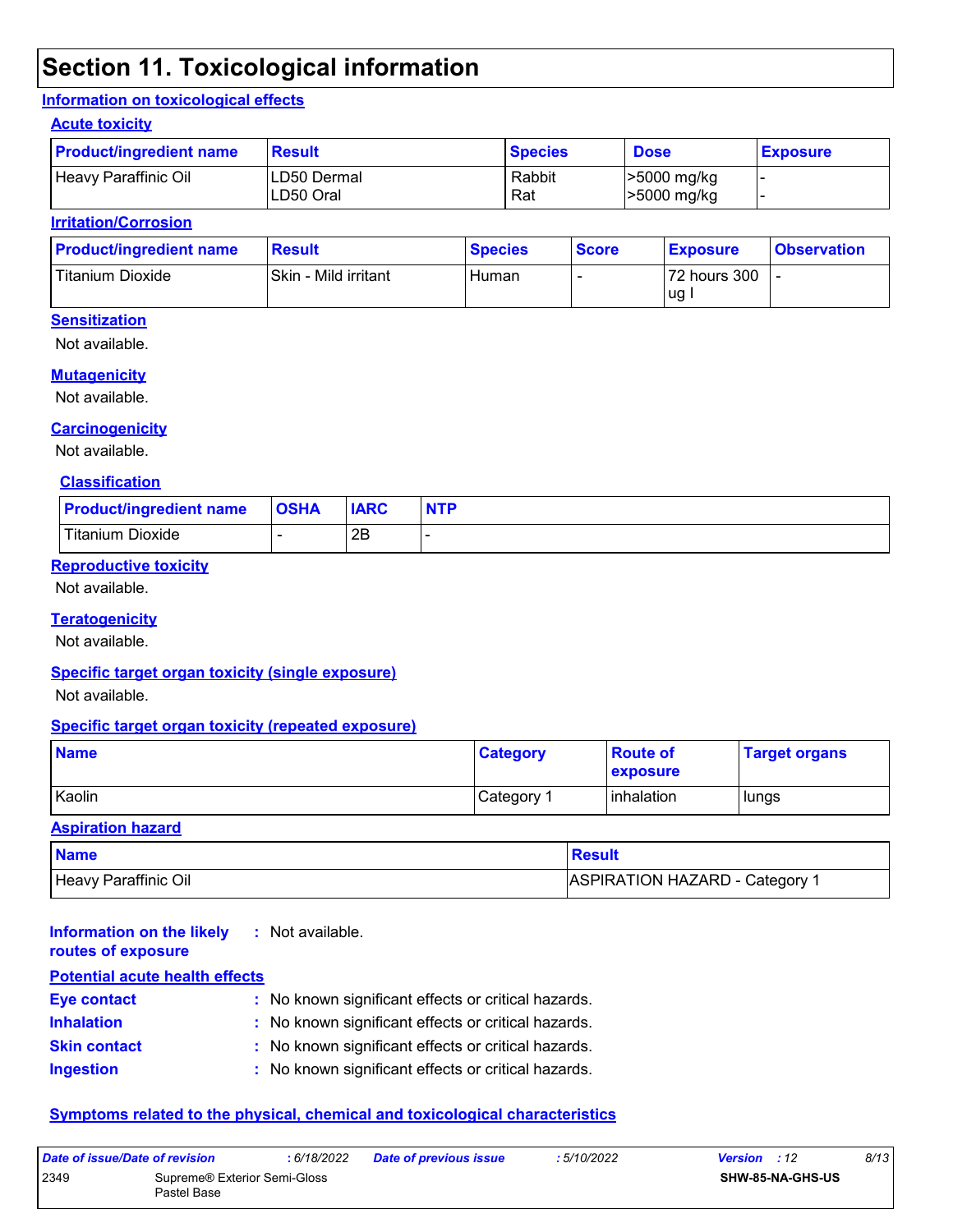### **Section 11. Toxicological information**

| <b>Eye contact</b>                           | : No specific data.                                                                       |
|----------------------------------------------|-------------------------------------------------------------------------------------------|
| <b>Inhalation</b>                            | : No specific data.                                                                       |
| <b>Skin contact</b>                          | No specific data.                                                                         |
| <b>Ingestion</b>                             | : No specific data.                                                                       |
|                                              | Delayed and immediate effects and also chronic effects from short and long term exposure  |
| <b>Short term exposure</b>                   |                                                                                           |
| <b>Potential immediate</b><br><b>effects</b> | : Not available.                                                                          |
| <b>Potential delayed effects</b>             | : Not available.                                                                          |
| Long term exposure                           |                                                                                           |
| <b>Potential immediate</b><br>effects        | : Not available.                                                                          |
| <b>Potential delayed effects</b>             | : Not available.                                                                          |
| <b>Potential chronic health effects</b>      |                                                                                           |
| Not available.                               |                                                                                           |
| <b>General</b>                               | Causes damage to organs through prolonged or repeated exposure.                           |
| <b>Carcinogenicity</b>                       | Suspected of causing cancer. Risk of cancer depends on duration and level of<br>exposure. |
| <b>Mutagenicity</b>                          | No known significant effects or critical hazards.                                         |
| <b>Teratogenicity</b>                        | No known significant effects or critical hazards.                                         |
| <b>Developmental effects</b>                 | : No known significant effects or critical hazards.                                       |
| <b>Fertility effects</b>                     | : No known significant effects or critical hazards.                                       |
|                                              |                                                                                           |

**Numerical measures of toxicity** Not available. **Acute toxicity estimates**

# **Section 12. Ecological information**

#### **Toxicity**

| <b>Product/ingredient name</b> | <b>Result</b>                         | <b>Species</b>                      | <b>Exposure</b> |
|--------------------------------|---------------------------------------|-------------------------------------|-----------------|
| Titanium Dioxide               | Acute LC50 >1000000 µg/l Marine water | <b>Fish - Fundulus heteroclitus</b> | l 96 hours      |

#### **Persistence and degradability**

Not available.

#### **Bioaccumulative potential**

Not available.

#### **Mobility in soil**

**Soil/water partition coefficient (KOC)**

**:** Not available.

|      | Date of issue/Date of revision              | : 6/18/2022 |
|------|---------------------------------------------|-------------|
| 2349 | Supreme® Exterior Semi-Gloss<br>Pastel Base |             |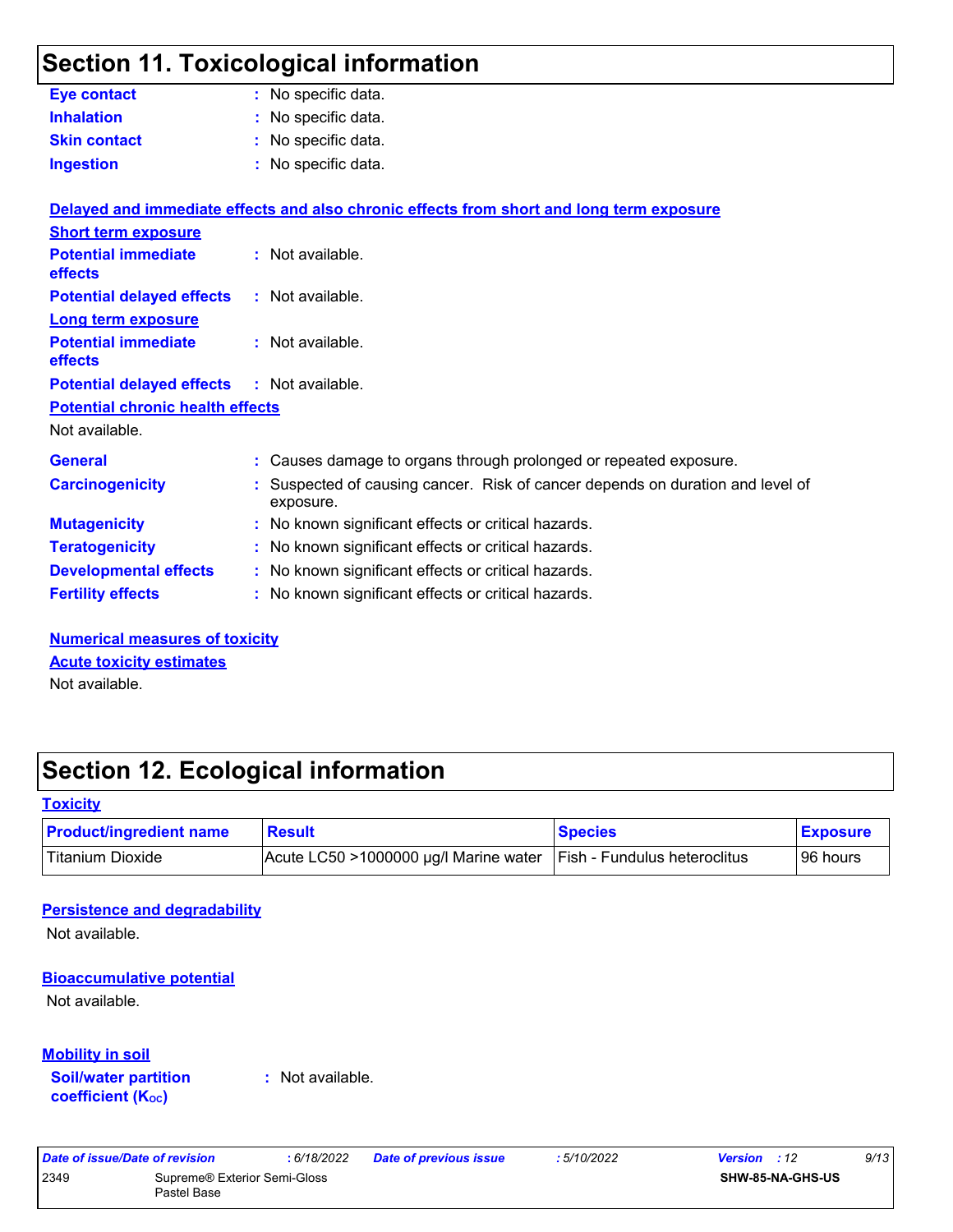## **Section 12. Ecological information**

**Other adverse effects** : No known significant effects or critical hazards.

### **Section 13. Disposal considerations**

**Disposal methods :**

The generation of waste should be avoided or minimized wherever possible. Disposal of this product, solutions and any by-products should at all times comply with the requirements of environmental protection and waste disposal legislation and any regional local authority requirements. Dispose of surplus and non-recyclable products via a licensed waste disposal contractor. Waste should not be disposed of untreated to the sewer unless fully compliant with the requirements of all authorities with jurisdiction. Waste packaging should be recycled. Incineration or landfill should only be considered when recycling is not feasible. This material and its container must be disposed of in a safe way. Care should be taken when handling emptied containers that have not been cleaned or rinsed out. Empty containers or liners may retain some product residues. Avoid dispersal of spilled material and runoff and contact with soil, waterways, drains and sewers.

### **Section 14. Transport information**

|                                       | <b>DOT</b><br><b>Classification</b>         | <b>TDG</b><br><b>Classification</b> | <b>Mexico</b><br><b>Classification</b> | <b>IATA</b>                                                                                                                                                                                                                           | <b>IMDG</b>                                                                                                                                                                                                                                        |
|---------------------------------------|---------------------------------------------|-------------------------------------|----------------------------------------|---------------------------------------------------------------------------------------------------------------------------------------------------------------------------------------------------------------------------------------|----------------------------------------------------------------------------------------------------------------------------------------------------------------------------------------------------------------------------------------------------|
| <b>UN number</b>                      | Not regulated.                              | Not regulated.                      | Not regulated.                         | <b>UN3082</b>                                                                                                                                                                                                                         | <b>UN3082</b>                                                                                                                                                                                                                                      |
| <b>UN proper</b><br>shipping name     | $\sim$                                      | $\overline{\phantom{a}}$            |                                        | ENVIRONMENTALLY<br><b>HAZARDOUS</b><br>SUBSTANCE,<br>LIQUID, N.O.S.<br>(Zinc Pyrithione,<br>Diuron)                                                                                                                                   | <b>ENVIRONMENTALLY</b><br><b>HAZARDOUS</b><br>SUBSTANCE,<br>LIQUID, N.O.S.<br>(Zinc Pyrithione,<br>Diuron). Marine<br>pollutant (Zinc<br>Pyrithione, Diuron)                                                                                       |
| <b>Transport</b><br>hazard class(es)  |                                             | $\sim$                              |                                        | 9                                                                                                                                                                                                                                     | 9                                                                                                                                                                                                                                                  |
| <b>Packing group</b>                  | $\blacksquare$                              | $\ddot{\phantom{a}}$                |                                        | III                                                                                                                                                                                                                                   | III                                                                                                                                                                                                                                                |
| <b>Environmental</b><br>hazards       | No.                                         | No.                                 | No.                                    | Yes.                                                                                                                                                                                                                                  | Yes.                                                                                                                                                                                                                                               |
| <b>Additional</b><br>information      |                                             | Ē,                                  |                                        | This product is<br>$\sum$<br>not regulated as<br>a dangerous<br>good when<br>transported in<br>sizes of ≤5 L or<br>≤5 kg, provided<br>the packagings<br>meet the general<br>provisions of<br>5.0.2.4.1<br>5.0.2.6.1.1 and<br>5.0.2.8. | This product is not<br>regulated as a<br>dangerous good<br>when transported<br>in sizes of ≤5 L or<br>≤5 kg, provided<br>the packagings<br>meet the general<br>provisions of<br>4.1.1.1, 4.1.1.2<br>and 4.1.1.4 to<br>4.1.1.8.<br><b>Emergency</b> |
| <b>Date of issue/Date of revision</b> | : 6/18/2022                                 | <b>Date of previous issue</b>       | :5/10/2022                             |                                                                                                                                                                                                                                       | Version : 12<br>10/13                                                                                                                                                                                                                              |
| 2349                                  | Supreme® Exterior Semi-Gloss<br>Pastel Base |                                     |                                        |                                                                                                                                                                                                                                       | SHW-85-NA-GHS-US                                                                                                                                                                                                                                   |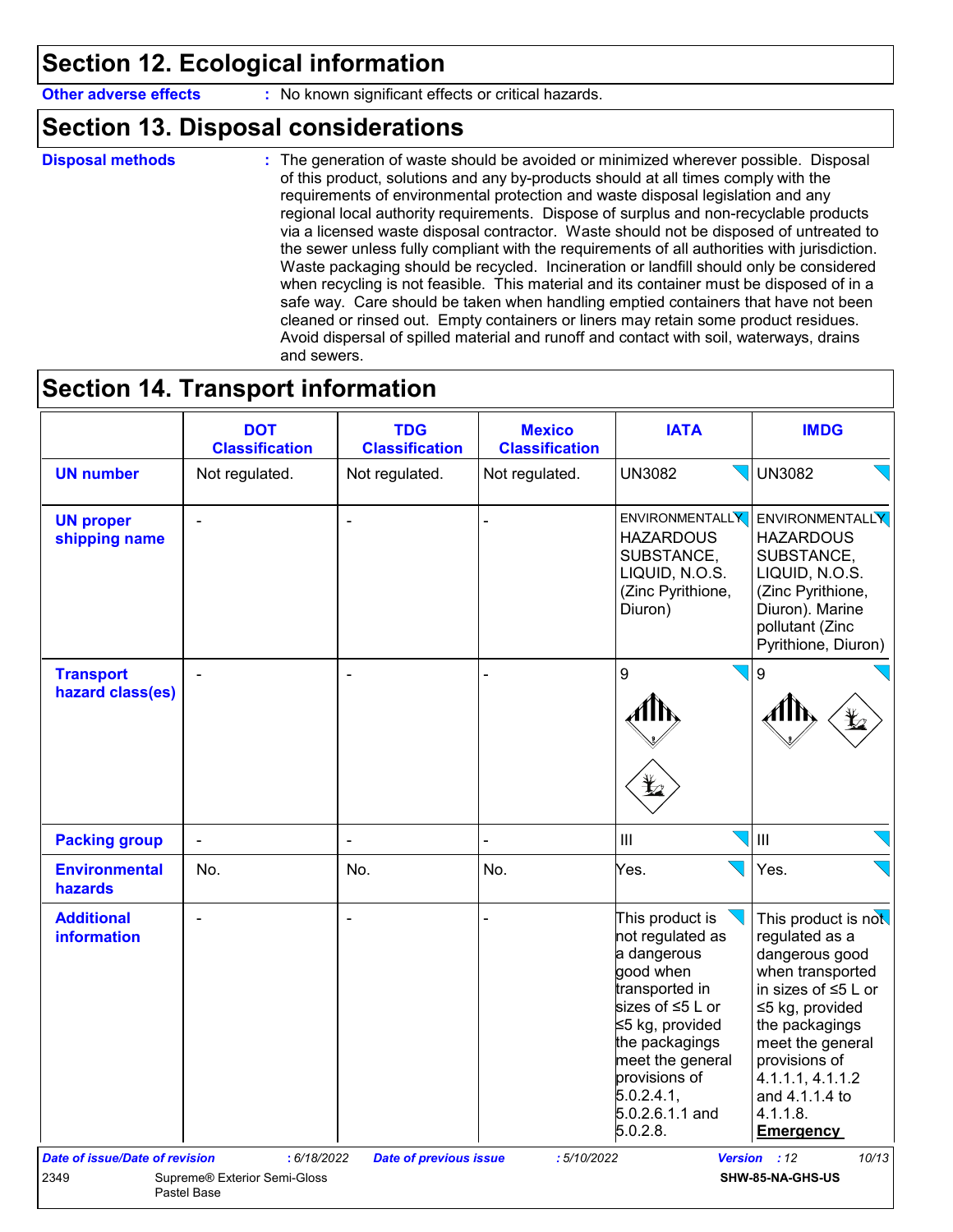| <b>Section 14. Transport information</b>                        |                                                                |                  |                                                                                                                                                                                                                                                                                                                                                                                                                                                                                                                                                                                                                   |  |  |
|-----------------------------------------------------------------|----------------------------------------------------------------|------------------|-------------------------------------------------------------------------------------------------------------------------------------------------------------------------------------------------------------------------------------------------------------------------------------------------------------------------------------------------------------------------------------------------------------------------------------------------------------------------------------------------------------------------------------------------------------------------------------------------------------------|--|--|
|                                                                 |                                                                |                  | schedules F-A, S-<br>F                                                                                                                                                                                                                                                                                                                                                                                                                                                                                                                                                                                            |  |  |
|                                                                 |                                                                |                  |                                                                                                                                                                                                                                                                                                                                                                                                                                                                                                                                                                                                                   |  |  |
|                                                                 |                                                                |                  |                                                                                                                                                                                                                                                                                                                                                                                                                                                                                                                                                                                                                   |  |  |
| <b>Special precautions for user :</b>                           | substances and on all actions in case of emergency situations. |                  | Multi-modal shipping descriptions are provided for informational purposes and do not<br>consider container sizes. The presence of a shipping description for a particular<br>mode of transport (sea, air, etc.), does not indicate that the product is packaged<br>suitably for that mode of transport. All packaging must be reviewed for suitability<br>prior to shipment, and compliance with the applicable regulations is the sole<br>responsibility of the person offering the product for transport. People loading and<br>unloading dangerous goods must be trained on all of the risks deriving from the |  |  |
| <b>Transport in bulk according</b><br>to <b>IMO</b> instruments | Not available.                                                 |                  |                                                                                                                                                                                                                                                                                                                                                                                                                                                                                                                                                                                                                   |  |  |
|                                                                 | <b>Proper shipping name</b>                                    | : Not available. |                                                                                                                                                                                                                                                                                                                                                                                                                                                                                                                                                                                                                   |  |  |

### **Section 15. Regulatory information**

**TSCA 5(a)2 proposed significant new use rules**: 2-Methyl-4-isothiazolin-3-one; 5-Chloro-2-methylisothiazolinone

#### **SARA 313**

SARA 313 (40 CFR 372.45) supplier notification can be found on the Environmental Data Sheet.

#### **California Prop. 65**

WARNING: This product contains chemicals known to the State of California to cause cancer and birth defects or other reproductive harm.

#### **International regulations**

| <b>International lists</b><br>÷. | Australia inventory (AIIC): Not determined.                  |
|----------------------------------|--------------------------------------------------------------|
|                                  | China inventory (IECSC): Not determined.                     |
|                                  | Japan inventory (CSCL): Not determined.                      |
|                                  | Japan inventory (ISHL): Not determined.                      |
|                                  | Korea inventory (KECI): Not determined.                      |
|                                  | New Zealand Inventory of Chemicals (NZIoC): Not determined.  |
|                                  | Philippines inventory (PICCS): Not determined.               |
|                                  | Taiwan Chemical Substances Inventory (TCSI): Not determined. |
|                                  | Thailand inventory: Not determined.                          |
|                                  | Turkey inventory: Not determined.                            |
|                                  | Vietnam inventory: Not determined.                           |

### **Section 16. Other information**

#### **Hazardous Material Information System (U.S.A.)**



**The customer is responsible for determining the PPE code for this material. For more information on HMIS® Personal Protective Equipment (PPE) codes, consult the HMIS® Implementation Manual.**

| Date of issue/Date of revision |                                             | : 6/18/2022 | <b>Date of previous issue</b> | :5/10/2022       | 11/13<br><b>Version</b> : 12 |
|--------------------------------|---------------------------------------------|-------------|-------------------------------|------------------|------------------------------|
| 2349                           | Supreme® Exterior Semi-Gloss<br>Pastel Base |             |                               | SHW-85-NA-GHS-US |                              |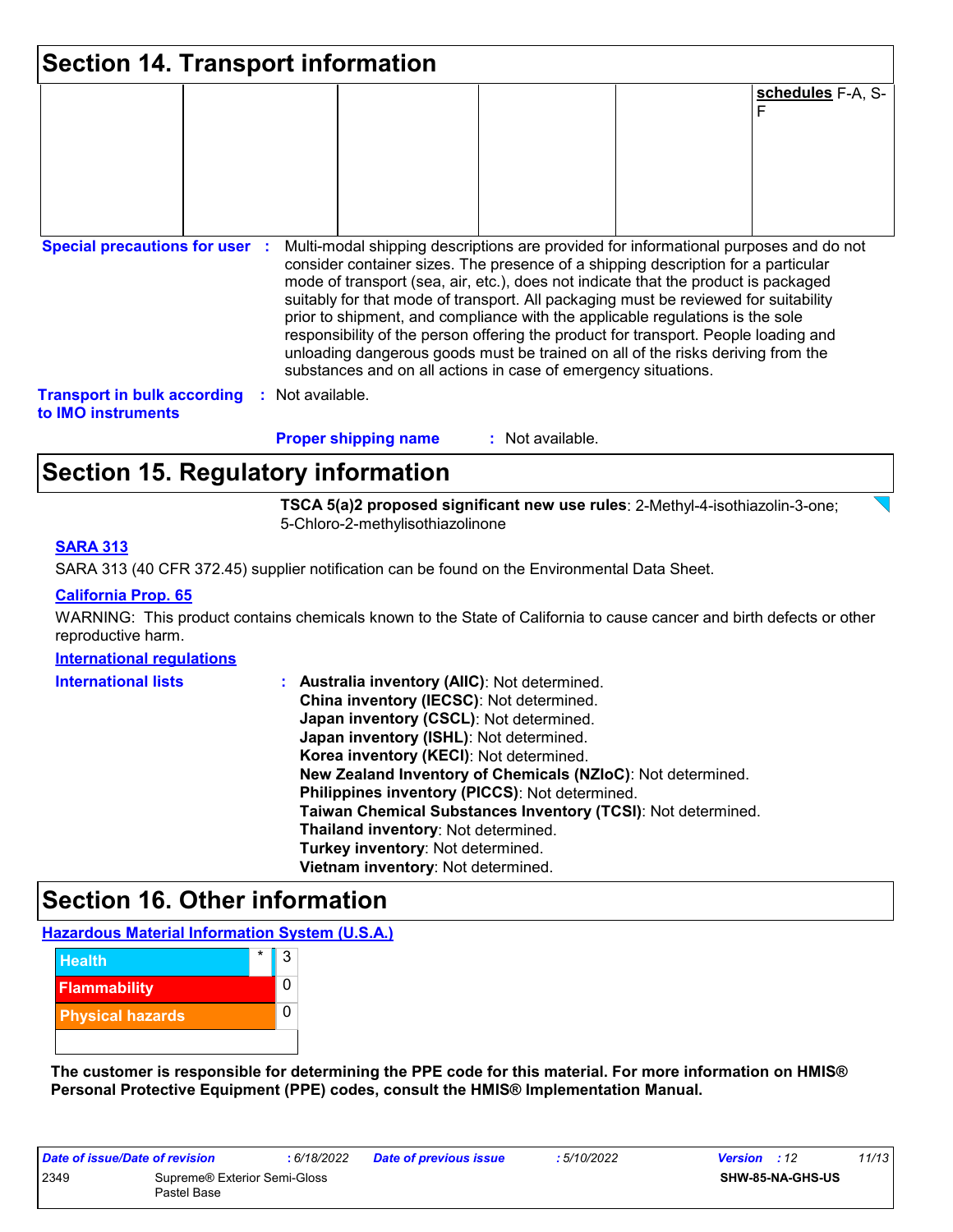## **Section 16. Other information**

**Caution: HMIS® ratings are based on a 0-4 rating scale, with 0 representing minimal hazards or risks, and 4 representing significant hazards or risks. Although HMIS® ratings and the associated label are not required on SDSs or products leaving a facility under 29 CFR 1910.1200, the preparer may choose to provide them. HMIS® ratings are to be used with a fully implemented HMIS® program. HMIS® is a registered trademark and service mark of the American Coatings Association, Inc.**

**Procedure used to derive the classification**

| <b>Classification</b>                                                                                                                                                                                                                                                                                                                                                                                                                                                                                                                                                                                                                                       |  |                                          | <b>Justification</b> |  |
|-------------------------------------------------------------------------------------------------------------------------------------------------------------------------------------------------------------------------------------------------------------------------------------------------------------------------------------------------------------------------------------------------------------------------------------------------------------------------------------------------------------------------------------------------------------------------------------------------------------------------------------------------------------|--|------------------------------------------|----------------------|--|
| CARCINOGENICITY - Category 2<br>SPECIFIC TARGET ORGAN TOXICITY (REPEATED EXPOSURE) - Category 1                                                                                                                                                                                                                                                                                                                                                                                                                                                                                                                                                             |  | Calculation method<br>Calculation method |                      |  |
| <b>History</b>                                                                                                                                                                                                                                                                                                                                                                                                                                                                                                                                                                                                                                              |  |                                          |                      |  |
| <b>Date of printing</b>                                                                                                                                                                                                                                                                                                                                                                                                                                                                                                                                                                                                                                     |  | : 6/18/2022                              |                      |  |
| Date of issue/Date of<br>revision                                                                                                                                                                                                                                                                                                                                                                                                                                                                                                                                                                                                                           |  | $\div$ 6/18/2022                         |                      |  |
| Date of previous issue                                                                                                                                                                                                                                                                                                                                                                                                                                                                                                                                                                                                                                      |  | : 5/10/2022                              |                      |  |
| <b>Version</b>                                                                                                                                                                                                                                                                                                                                                                                                                                                                                                                                                                                                                                              |  | : 12                                     |                      |  |
| $\therefore$ ATE = Acute Toxicity Estimate<br><b>Key to abbreviations</b><br><b>BCF</b> = Bioconcentration Factor<br>GHS = Globally Harmonized System of Classification and Labelling of Chemicals<br>IATA = International Air Transport Association<br>IBC = Intermediate Bulk Container<br><b>IMDG = International Maritime Dangerous Goods</b><br>LogPow = logarithm of the octanol/water partition coefficient<br>MARPOL = International Convention for the Prevention of Pollution From Ships, 1973<br>as modified by the Protocol of 1978. ("Marpol" = marine pollution)<br>$N/A = Not available$<br>SGG = Segregation Group<br>$UN = United Nations$ |  |                                          |                      |  |

**Indicates information that has changed from previously issued version.**

#### **Notice to reader**

**It is recommended that each customer or recipient of this Safety Data Sheet (SDS) study it carefully and consult resources, as necessary or appropriate, to become aware of and understand the data contained in this SDS and any hazards associated with the product. This information is provided in good faith and believed to be accurate as of the effective date herein. However, no warranty, express or implied, is given. The information presented here applies only to the product as shipped. The addition of any material can change the composition, hazards and risks of the product. Products shall not be repackaged, modified, or tinted except as specifically instructed by the manufacturer, including but not limited to the incorporation of products not specified by the manufacturer, or the use or addition of products in proportions not specified by the manufacturer. Regulatory requirements are subject to change and may differ between various locations and jurisdictions. The customer/buyer/user is responsible to ensure that his activities comply with all country, federal, state, provincial or local laws. The conditions for use of the product are not under the control of the manufacturer; the customer/buyer/user is responsible to determine the conditions necessary for the safe use of this product. The customer/buyer/user should not use the product for any purpose other than the purpose shown in the applicable section of this SDS without first referring to the supplier and obtaining written handling instructions. Due to the proliferation of sources for information such as manufacturer-specific SDS, the manufacturer cannot be responsible for SDSs obtained from any other source.**